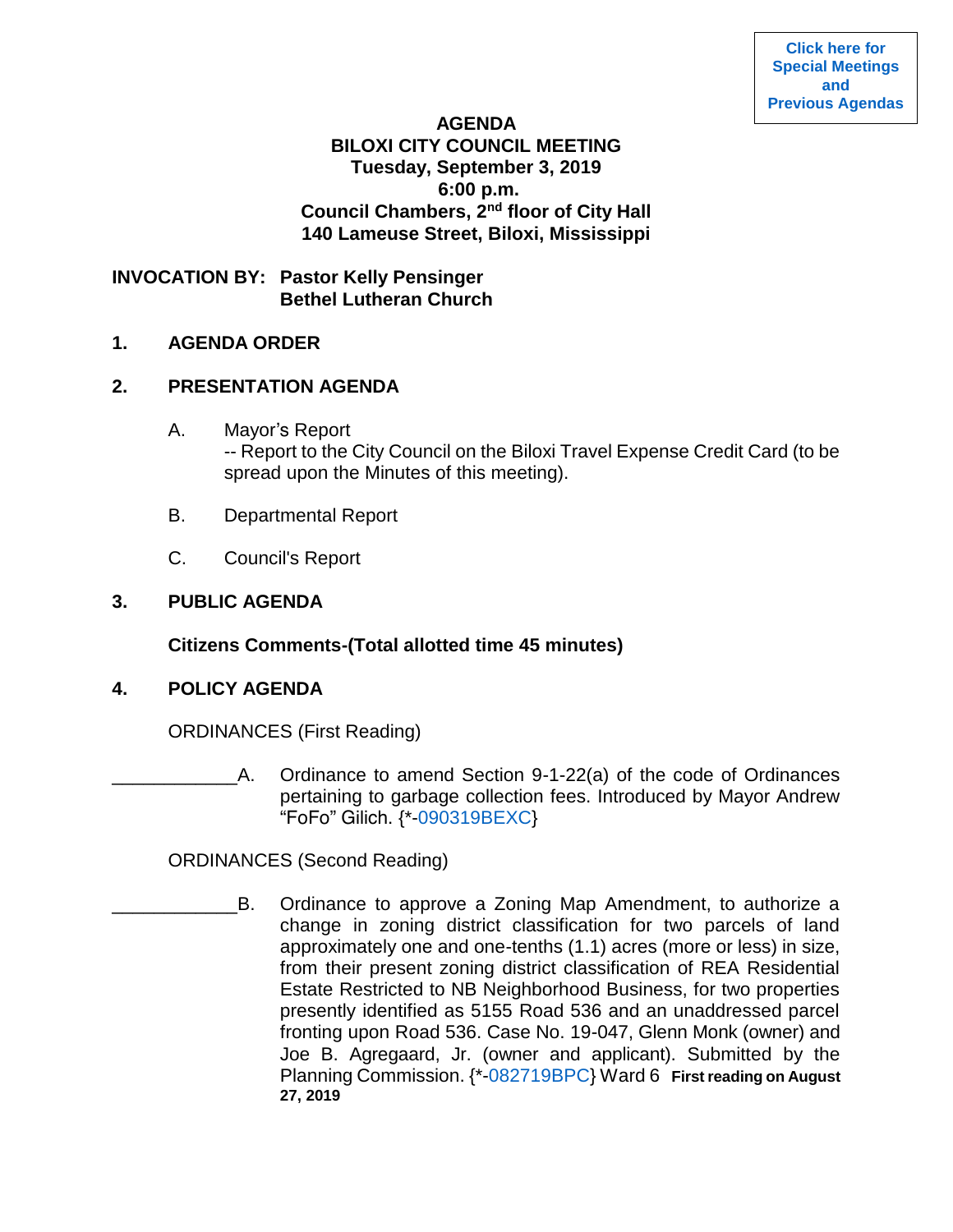# **4. POLICY AGENDA-Continued**

### RESOLUTIONS

\_\_\_\_\_\_\_\_\_\_\_\_C. Resolution of the Council of the City of Biloxi, Mississippi affixing the tax levy for the calendar tax year of 2019 (Taxes to be collected in Fiscal year ending September 30, 2020), for the City of Biloxi and the Biloxi Separate School District. Introduced by Mayor Andrew "FoFo" Gilich.

{\*[-090319AADM}](https://www.biloxi.ms.us/agendas/citycouncil/2019/090319/090319aadm.pdf)

D. Resolution to adopt the Fiscal Year 2019-2020 Municipal Budget for the City of Biloxi, Mississippi. Introduced by Mayor Andrew "FoFo" Gilich. {\*[-090319BADM}](https://www.biloxi.ms.us/agendas/citycouncil/2019/090319/090319badm2.pdf)

E. Resolution adopting the Manual for Mississippi Municipal Courts, as annually promulgated by the Mississippi Judicial College, as the official manual for the City of Biloxi Municipal Court. Introduced by Mayor Andrew "FoFo" Gilich. {\*[-090319ALEG}](https://www.biloxi.ms.us/agendas/citycouncil/2019/090319/090319aleg.pdf)

# **5. CONSENT AGENDA**

- A. Resolution authorizing self-funded employee group health insurance with Blue Cross Blue Shield of Mississippi. Introduced by Mayor Andrew "FoFo" Gilich. {\*[-090319AHR}](https://www.biloxi.ms.us/agendas/citycouncil/2019/090319/090319ahr.pdf)
- \_\_\_\_\_\_\_\_\_\_\_\_B. Resolution authorizing Ameritas Insurance to provide employees with dental benefits. Introduced by Mayor Andrew "FoFo" Gilich. {\*[-090319BHR}](https://www.biloxi.ms.us/agendas/citycouncil/2019/090319/090319bhr.pdf)
- \_\_\_\_\_\_\_\_\_\_\_\_C. Resolution authorizing Ameritas Insurance to provide employees with vision insurance benefits. Introduced by Mayor Andrew "FoFo" Gilich. {\*[-090319CHR}](https://www.biloxi.ms.us/agendas/citycouncil/2019/090319/090319chr.pdf)
- \_\_\_\_\_\_\_\_\_\_\_\_D. Resolution authorizing Colonial Life and Accident Insurance Company to provide and administer cafeteria plan for the City of Biloxi. Introduced by Mayor Andrew "FoFo" Gilich. {\*[-090319DHR}](https://www.biloxi.ms.us/agendas/citycouncil/2019/090319/090319dhr.pdf)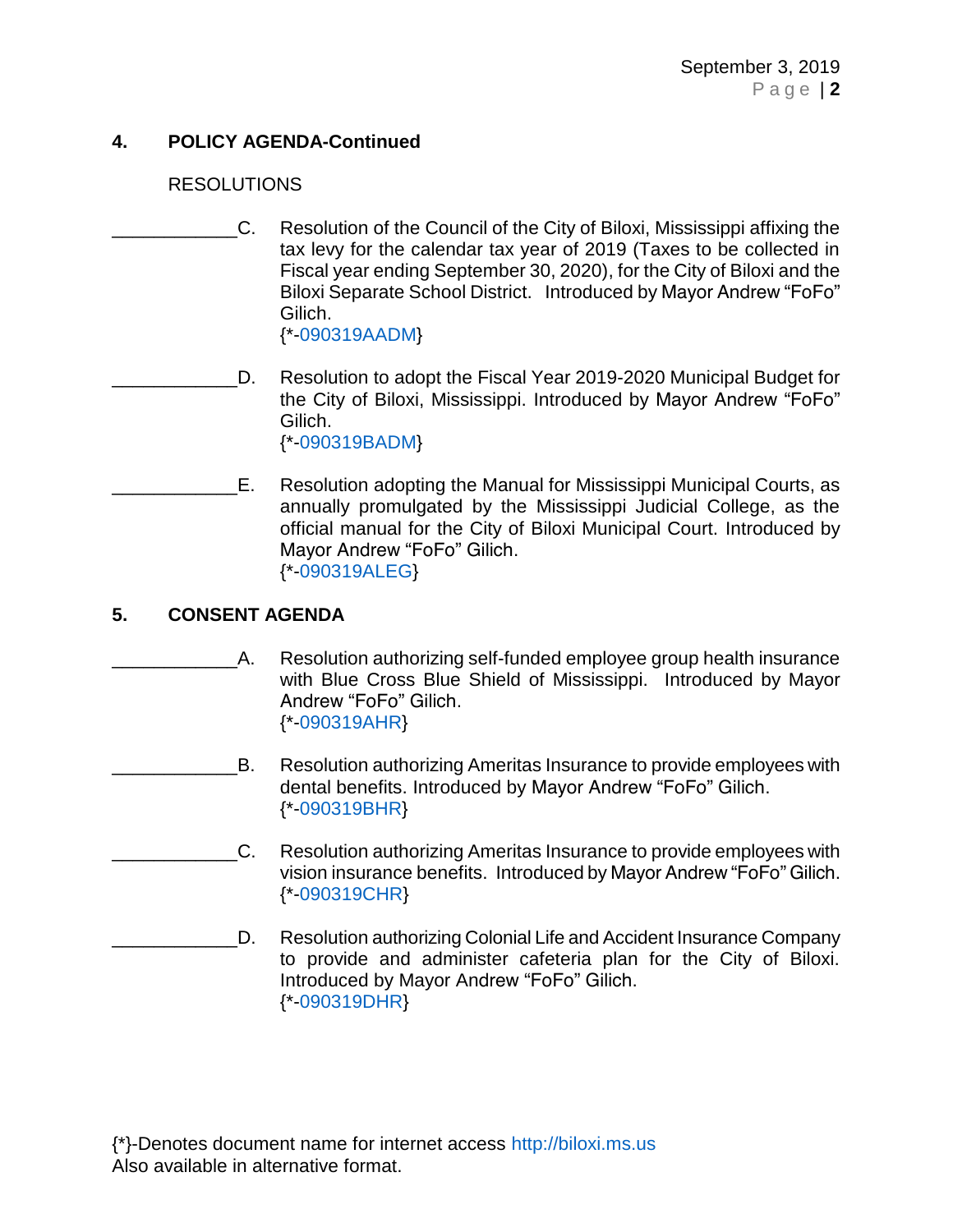### **5. CONSENT AGENDA-Continued**

- E. Resolution authorizing Unum Provident Corporation to offer and administer voluntary life benefits and long term disability benefits for the City of Biloxi. Introduced by Mayor Andrew "FoFo" Gilich. {\*[-090319EHR}](https://www.biloxi.ms.us/agendas/citycouncil/2019/090319/090319ehr.pdf)
- \_\_\_\_\_\_\_\_\_\_\_\_F. Resolution reappointing members to the Building and Housing Board of Adjustments and Appeals for the City of Biloxi. Introduced by Mayor Andrew "FoFo" Gilich. {\*[-090319AEXC}](https://www.biloxi.ms.us/agendas/citycouncil/2019/090319/090319aexc.pdf)
- \_\_\_\_\_\_\_\_\_\_\_\_G. Resolution accepting and approving Change Order No. One (1) to construction agreement with Gulf Coast Solutions, LLC for Capital Project No 1019: Municipal Building Roof Repairs. Introduced by Mayor Andrew "FoFo" Gilich. {\*[-090319ACON}](https://www.biloxi.ms.us/agendas/citycouncil/2019/090319/090319acon.pdf)
- \_\_\_\_\_\_\_\_\_\_\_\_H. Resolution accepting and approving Change Order No. Six (6) to construction agreement with Dan Hensarling, Inc. for Capital Project No 1023: Small Craft Harbor Pedestrian Crosswalk. Introduced by Mayor Andrew "FoFo" Gilich. {\*[-090319BCON}](https://www.biloxi.ms.us/agendas/citycouncil/2019/090319/090319bcon.pdf)
- \_\_\_\_\_\_\_\_\_\_\_\_I. Resolution authorizing renewal of agreement with L-3 Communications Mobile-Vision, Inc. for maintenance of the Digital Evidence Pro Server utilized by the Police Department and authorizing payment to TCSWare, Inc. for said renewal. Introduced by Mayor Andrew "FoFo" Gilich. {\*[-090319CCON}](https://www.biloxi.ms.us/agendas/citycouncil/2019/090319/090319ccon.pdf)
	- J. Resolution amending the Municipal Budget for the fiscal year ending September 30, 2019, to provide for repair and maintenance and electricity costs at the Maritime and Seafood Industry Museum of Biloxi, Inc. Introduced by Mayor Andrew "FoFo" Gilich. {\*[-090319DCON}](https://www.biloxi.ms.us/agendas/citycouncil/2019/090319/090319dcon.pdf)
- K. Resolution authorizing consent to placement of additional wireless telecommunications equipment by Powertel/Memphis, Inc. d/b/a T-Mobile on the Margaret Sherry Tower Site (2145 Popps Ferry Road), pursuant to the Water Tower Option and Lease Agreement, dated November 16, 1999. Introduced by Mayor Andrew "FoFo" Gilich. {\*[-090319ECON}](https://www.biloxi.ms.us/agendas/citycouncil/2019/090319/090319econ.pdf)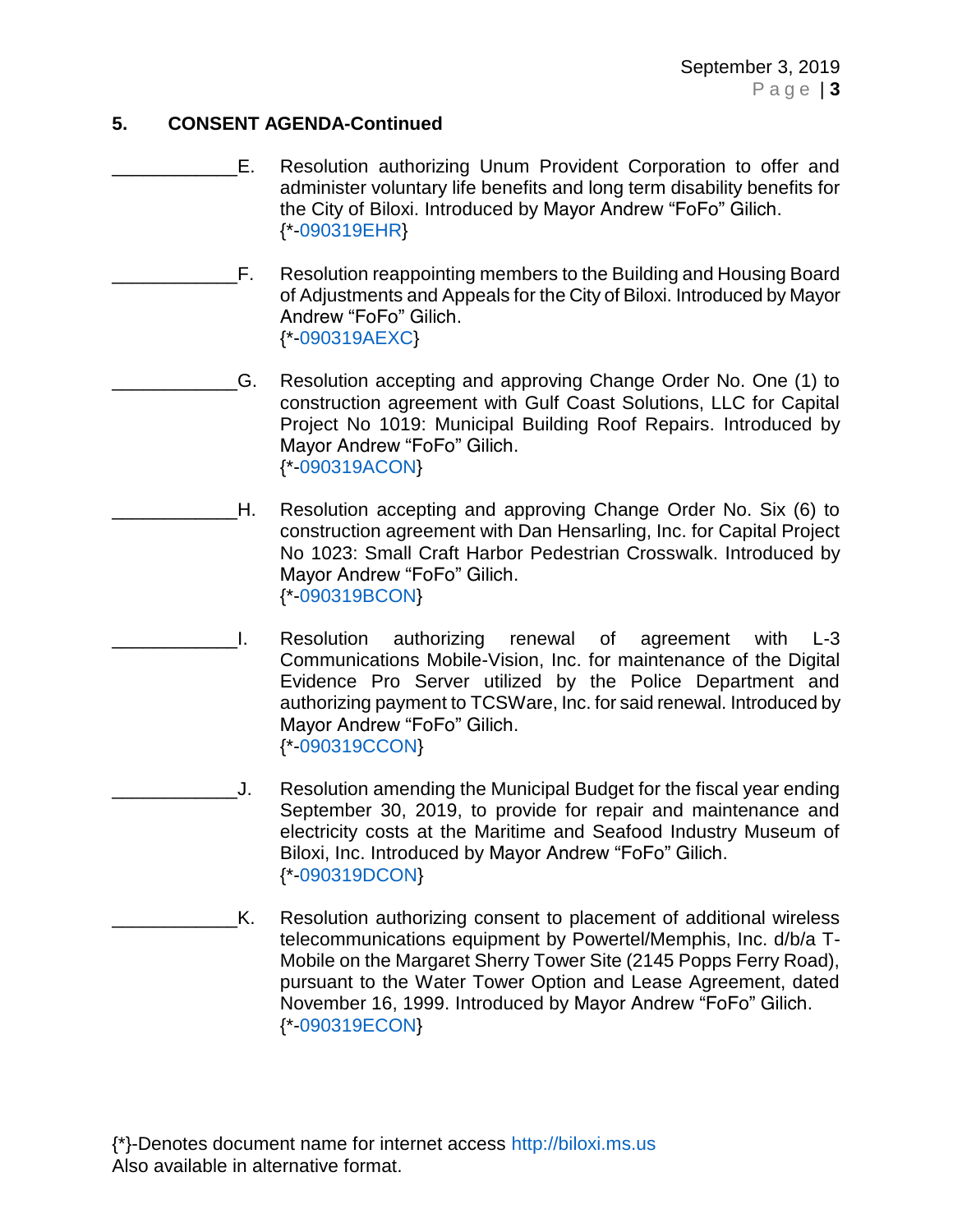### **5. CONSENT AGENDA-Continued**

- L. Resolution approving and authorizing purchase of wireless access points, network switch, and other computer hardware necessary for network access to and from Fire Station No. 10 and amending the Municipal Budget for fiscal year ending September 30, 2019. Introduced by Mayor Andrew "FoFo" Gilich. {\*[-090319FCON}](https://www.biloxi.ms.us/agendas/citycouncil/2019/090319/090319fcon.pdf)
- M. Resolution rescinding Resolution No. 510-19 authorizing alternate funding source for payments to Necaise Bros. Construction Co., Inc. for Change Order No. 2 for work associated with construction of roundabout for the Keesler Gate Projects. Introduced by Mayor Andrew "FoFo" Gilich. {\*[-090319GCON}](https://www.biloxi.ms.us/agendas/citycouncil/2019/090319/090319gcon.pdf)
- N. Resolution recognizing the New Bethel Missionary Baptist Church's participation in the Harrison County Beautification Commission's Adopt-A-Roadway Program and adoption of that section of Main Street between Esters Boulevard and Division Street. Introduced by Mayor Andrew "FoFo" Gilich. {\*[-090319HCON}](https://www.biloxi.ms.us/agendas/citycouncil/2019/090319/090319hcon.pdf)
- \_\_\_\_\_\_\_\_\_\_\_\_O. Resolution to authorize the Mayor and/or Municipal Clerk, to establish just compensation and sign certification for Popps Ferry Rd Extension from Pass Road to HWY 90 lmprovements-913. Introduced by Mayor Andrew "FoFo" Gilich. {\*[-090319AENG}](https://www.biloxi.ms.us/agendas/citycouncil/2019/090319/090319aeng.pdf)

# **6. CODE ENFORCEMENT HEARINGS**

A. Reverse Mortgage Solutions, Inc.1410E-06-008.000/257 Seal Avenue

# **\_\_\_\_\_\_\_\_\_\_\_\_7. ROUTINE AGENDA** {\*[-090319RTN}](https://www.biloxi.ms.us/agendas/citycouncil/2019/090319/090319rtn1.pdf)

Section 1: To adjudicate the following parcels a menace to the public health and safety of the community:

A. CITY PARCEL NO.: 1210K-01-001.000 OWNED BY: Broadwater Development, LLP DATE OF HEARING: August 27, 2019

{\*}-Denotes document name for internet access [http://biloxi.ms.us](http://biloxi.ms.us/) Also available in alternative format.